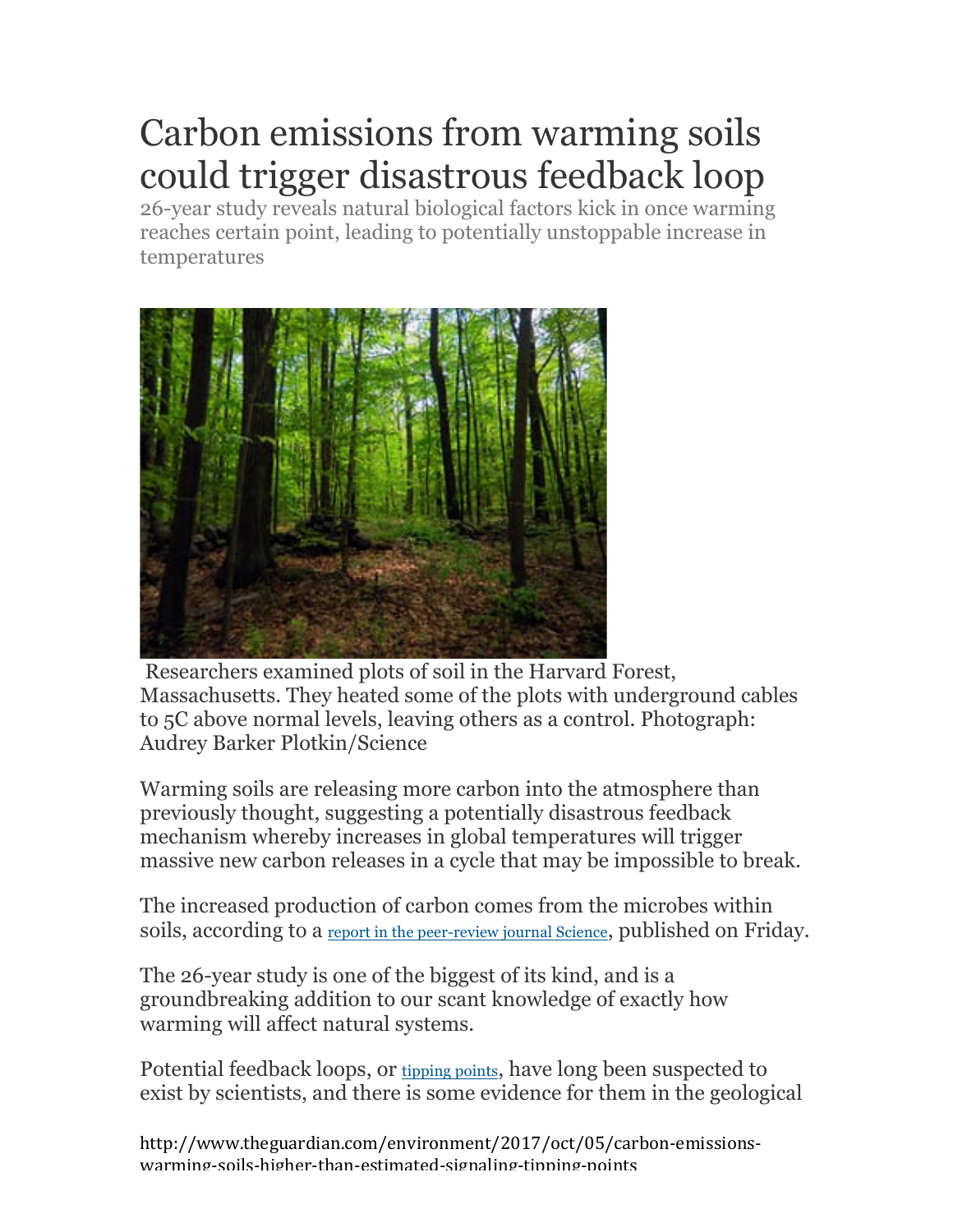record. What appears to happen is that once warming reaches a certain point, these natural biological factors kick in and can lead to a runaway, and potentially unstoppable, increase in warming.

Other tipping points posited by scientists include the disappearance of ice in the Arctic, which creates areas of dark water that absorb more heat, and the release of methane, a powerful greenhouse gas, from thawing permafrost.

In the Science study, researchers examined plots of soil in the Harvard Forest in Massachusetts, a mixed hardwood forest in the US. They experimented by heating some of the plots with underground cables to 5C above normal levels, leaving others as a control.

The long-term study revealed that in the first 10 years there was a strong increase in the carbon released from the heated plots, then a period of about seven years when the carbon release abated. But after this second calmer period, which the scientists attribute to the adjustment of the soil microbes to the warmer conditions, the release of carbon resumed its upward path.

In the last three years, the release of carbon has once again dropped back, which scientists attribute to another reorganisation of the microbes present. They suggest an increase in the number of microbes that can feast on the hard-to-digest organic matter, such as plant-based lignin, which gives clues to the possible cyclical nature of the process.

From 1991, when the experiment began, the plots subjected to 5C warming lost about 17% of the carbon that had been stored in the top 60cm of the soil, where the greatest concentration of organic matter is to be found.

Scientific understanding of the complexities of soil microbial activity is still limited, but the long-term nature of the study provides valuable insights into what might be happening, and is likely to happen in future, to vast swaths of forest soils across the world.

While deforestation has been the focus of most research into forests' effects on climate change, with a recent study suggesting tropical forests are turning into carbon sources rather than carbon stores as a result, the impact of warming soils has remained much of a mystery. Soils are one of the world's biggest natural carbon sinks, along with trees and the oceans.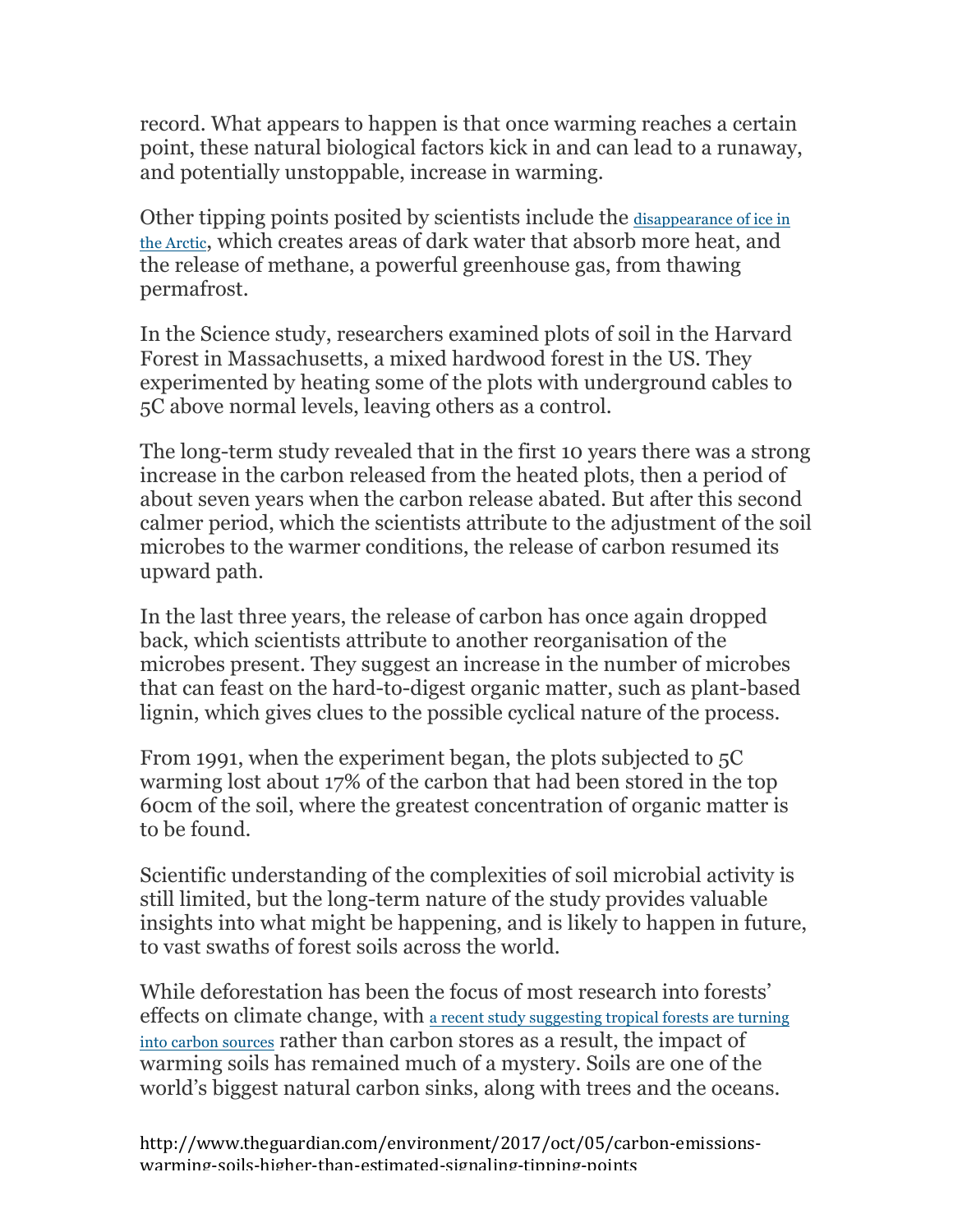Daniel Metcalfe, of Sweden's Lund University, said: "If these findings hold more widely across major terrestrial ecosystems, then a much greater portion of the global soil carbon store could be vulnerable to decomposition and release of carbon dioxide under global warming than previously thought."

The study was carried out by scientists at the US Marine Biological Laboratory, led by Jerry Melillo, with contributions from the universities of Massachusetts and New Hampshire.

Melillo, who holds the position of distinguished scientist at the MBL, said: "Each year, mostly from fossil fuel burning, we are releasing about 10bn metric tons of carbon into the atmosphere. The world's soils contain about 3,500bn tons of carbon. If a significant amount of that is added to the atmosphere, due to microbial activity, that will accelerate the global warming process. Once this self-reinforcing feedback begins, there is no easy way to turn it off. There is no switch to flip."

He added: "The future is warmer. How much warmer is the issue." While emissions from fossil fuels can be cut back, the reactions of the natural world to a warming climate may be impossible to control.

Some recent work has suggested that the warming of the globe may be progressing at a slightly slower rate than the upper range of previous studies estimated. However, feedback loops and tipping points have the potential to create sudden disruptions that are hard to take account of in standard climate modelling, and these could mean much greater changes and far higher rates of warming in the future.

Separately, research from Stanford Woods Institute for the Environment, and other institutions, published in the Annual Review of Ecology, Evolution and Systematics, and Global Change Biology, called for more work on how soil could be used as a carbon store. When agricultural soils are well-managed, they can store more carbon than they emit, which would allow them to be used as potential carbon sinks.

But the scientists warn that "we still don't have a strong understanding of the interactions among biological, chemical and physical processes regulating carbon in soils". They say much more research is needed, particularly as there are dangers in soils in Siberia that are rapidly warning, and could release vast quantities of carbon. They also warn